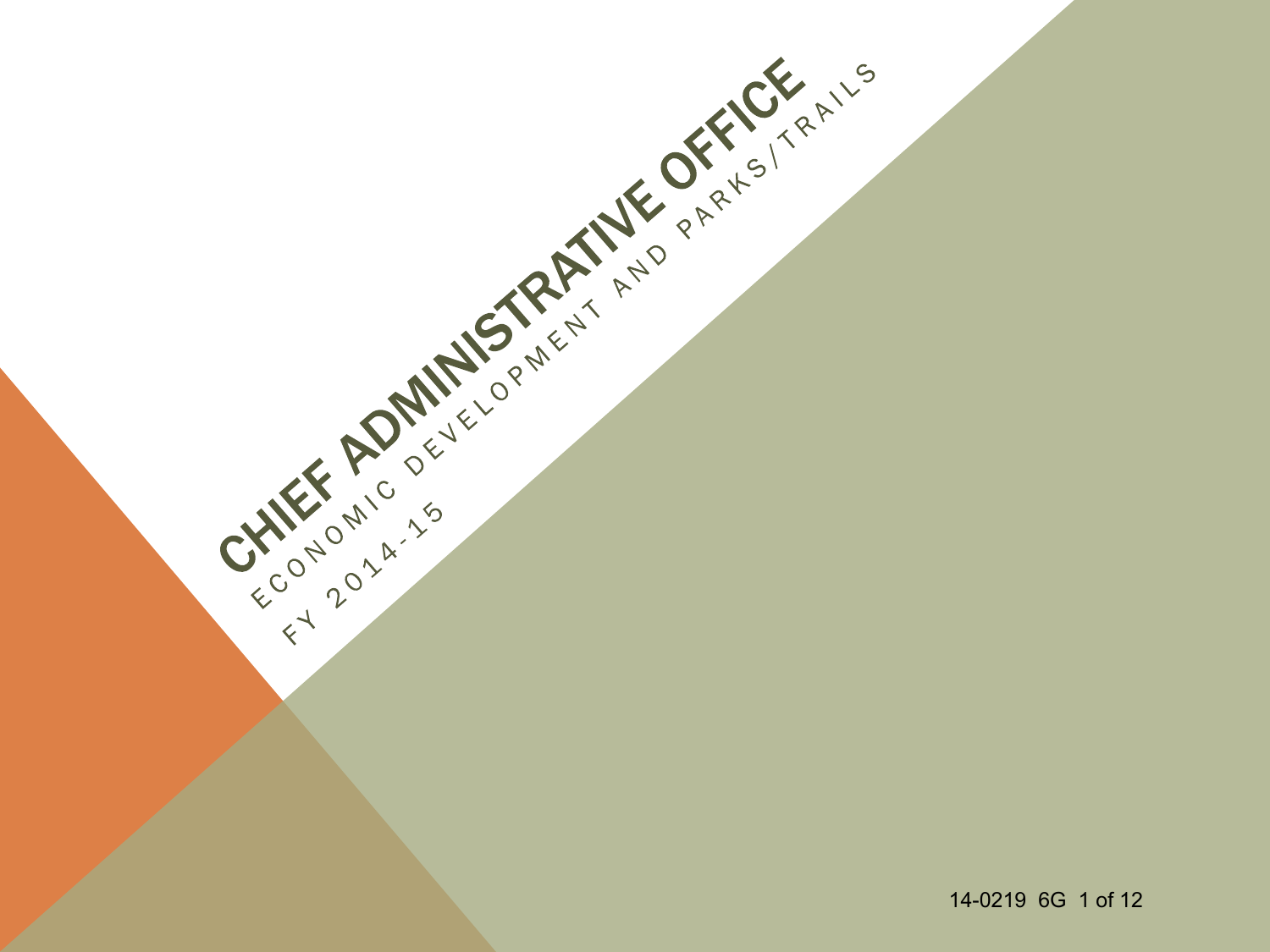### ECONOMIC DEVELOPMENT AND PARKS

|                        | <b>General Fund</b> |
|------------------------|---------------------|
| Revenue                | \$ 866,193          |
| <b>Expense</b>         | \$3,403,699         |
| <b>Net County Cost</b> | \$2,537,476         |

#### Special Revenue Fund (HCED)

Revenue \$3,151,341

Expense \$3,151,341

Net County Cost  $$0*$ 

\*General Fund Contribution to HCED \$172,773

#### Notes:

- Recommended budget reductions of \$250,000 to General Fund to help offset General Fund deficit
- \$320,000 support to Marshall Hospital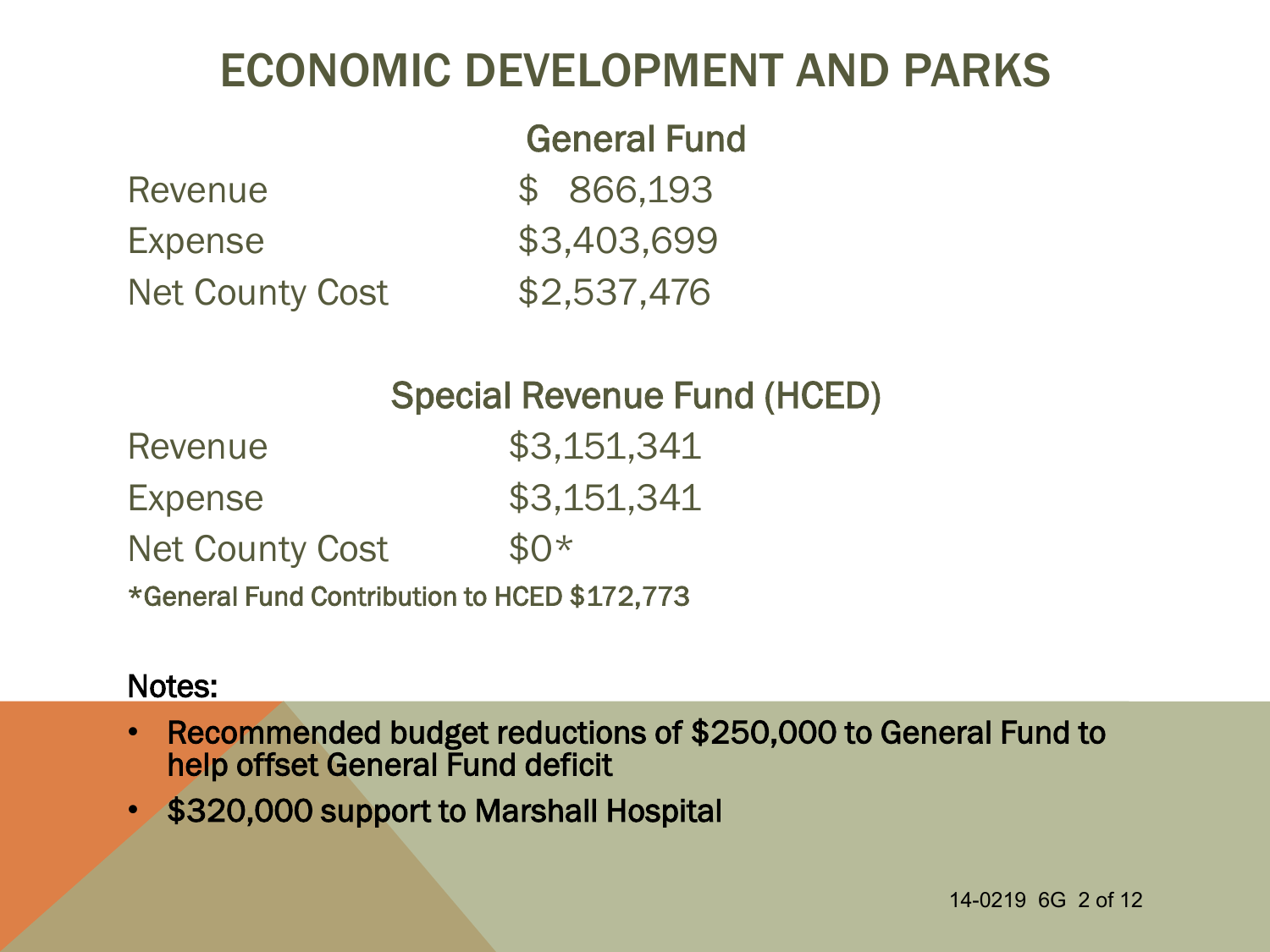### ECONOMIC DEVELOPMENT AND PARKS DIVISIONS



14-0219 6G 3 of 12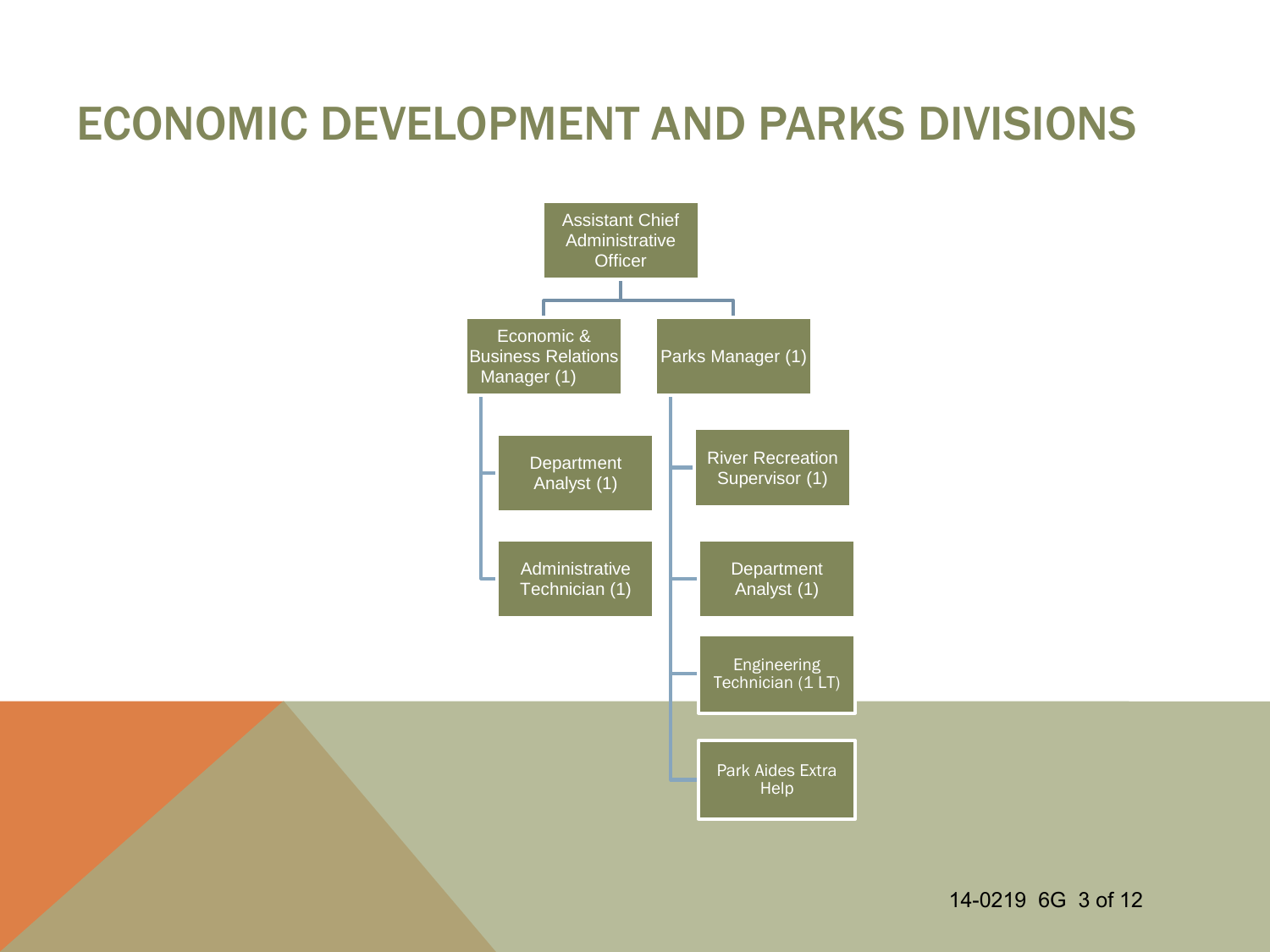# PROMOTIONS AND ECONOMIC DEVELOPMENT PROGRAMS

Promotions Contracts

CEDAC Community-Based Projects

**Portal; Micro-Grants; Grant Consultant; Community Visioning** 

Strategic Plan and Economic Assessment

Business Retention/Expansion (BRE)

CDBG Micro-Enterprise, Business Program

Business Data Services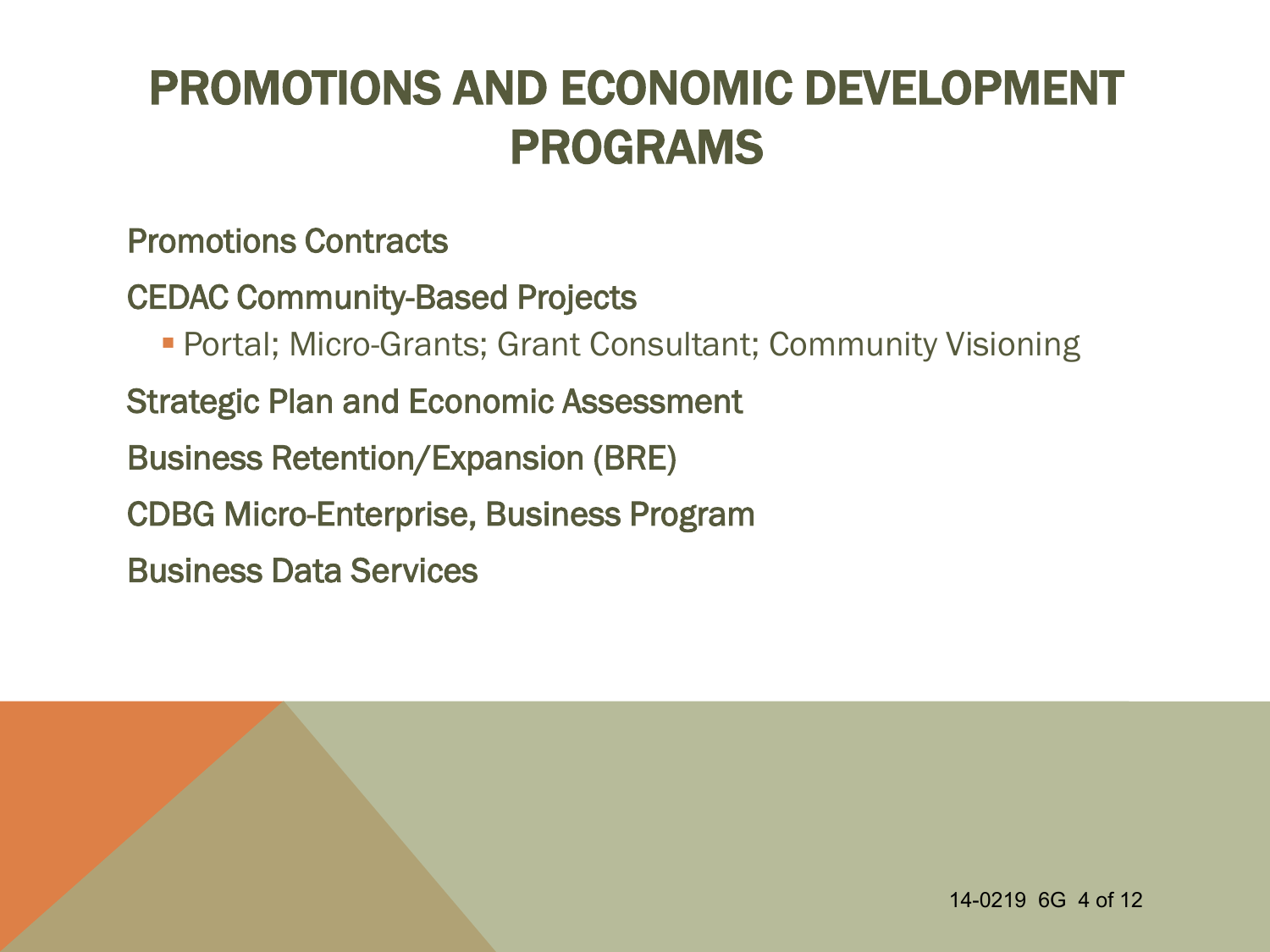## COUNTY PROMOTIONS AND ECONOMIC DEVELOPMENT PROGRAMS

#### County Promotions

- American River Music
- El Dorado Film Commission
- El Dorado Visitors Authority
- El Dorado Hills Chamber of Commerce
- El Dorado Arts Council
- South Shore Council
- Apple Hill Video Funding
- Wagon Train
- Pow Wow
- Tahoe Summit
- CalTrans Highway 50 Closure
- Other potential projects: Gold Panning Championships, Film Festival

Sponsorship, etc.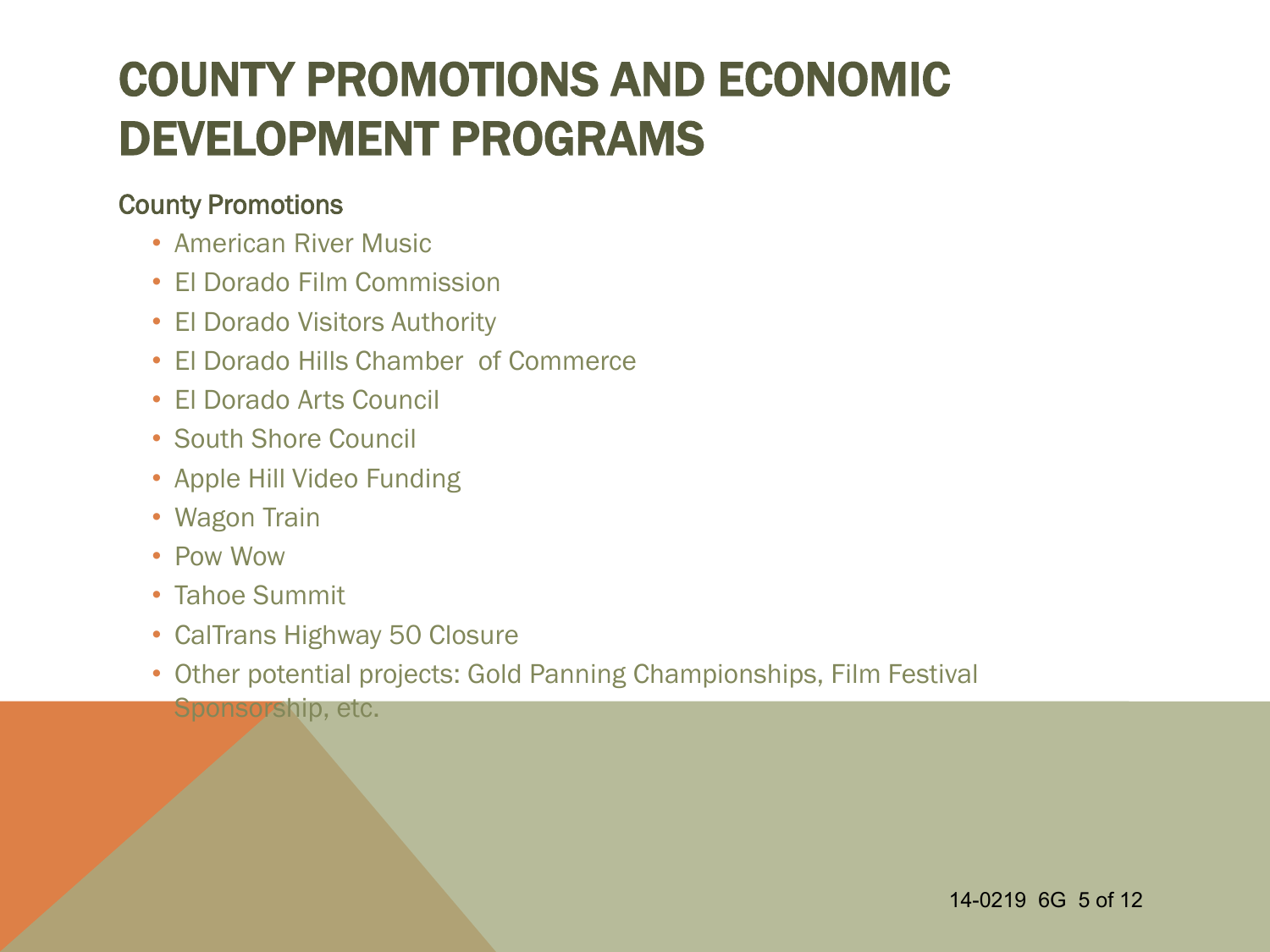### PROMOTIONS AND ECONOMIC DEVELOPMENT PROGRAMS CON'T.

#### **Projects**

- Web Portal Contract Glogou
- Grant Writing program Granting Writing Associates
- Missouri Flat Master Circulation and Financing Plan Cost Sharing for studies involving the business parks
- Center for Strategic Economic Research Report incentives and data
- Micro-Grants

#### Contributions:

- Marshall Hospital Cancer Center \$320,000
- Veterans Programs \$93,494 (5%)

14-0219 6G 6 of 12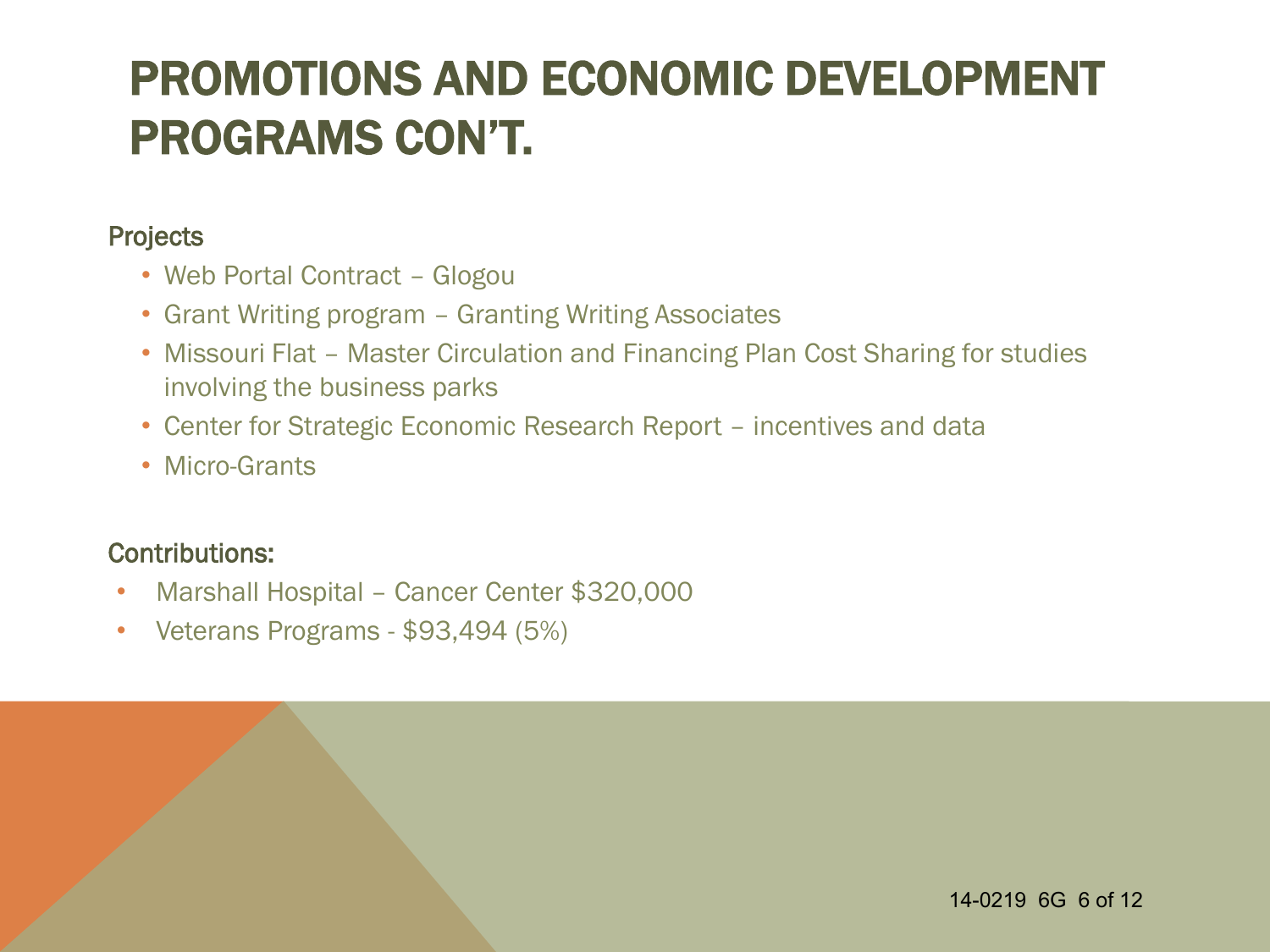# PROMOTIONS AND ECONOMIC DEVELOPMENT

#### Complete Existing Projects/Contracts

**□Strategic Plan** 

- **Will guide FY15-16 and future budget requests**
- **QComplete Policy Documents** 
	- **To include: Promotions, Event Sponsorships, etc.**
- **Q**Business Retention and Expansion Implementation

*Strategic Investment* in Local Economy

#### **Challenges**

□Defining "Economic Development" - "Enhancement of Productive Capacity"

- ■Regional/National Economic Growth
- **QLocal Policies**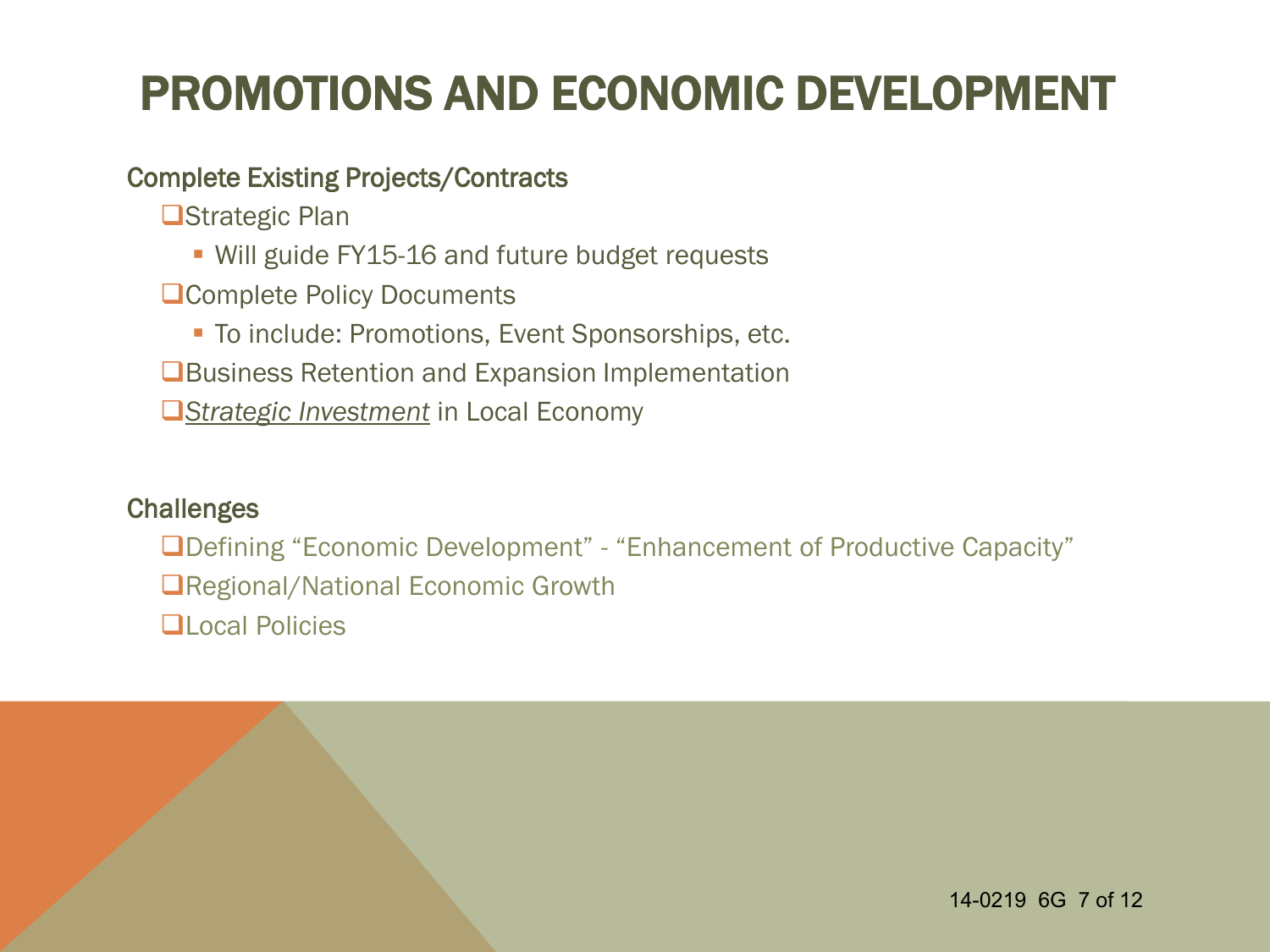# Housing, Community and Economic Development Programs

- First-Time Homebuyer
- **Housing Rehabilitation**
- Micro-Enterprise Assistance Technical and Financial
- Business Assistance Financial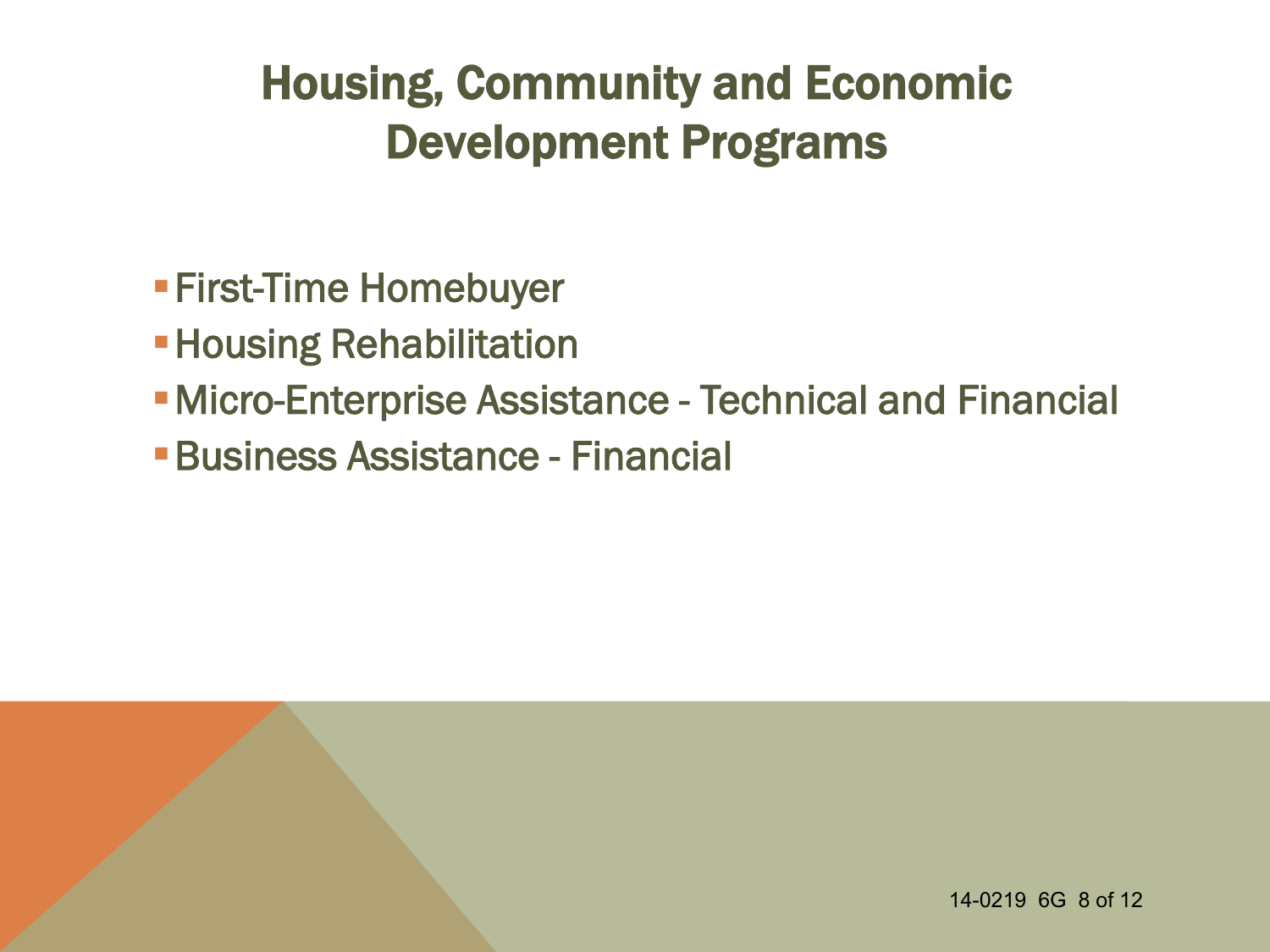# HOUSING, COMMUNITY AND ECONOMIC DEVELOPMENT

#### Goals

**QImplement Programs Effectively** 

- **Housing Assistance**
- **Business Assistance**

**O**Prepare for FY15-16 Grant Applications

**• Must expend 50% of existing grant funding first** 

#### **Challenges**

- $\Box$  New State Regulations Program Income and Existing (Open) Grants
- $\Box$  Finding eligible grant recipients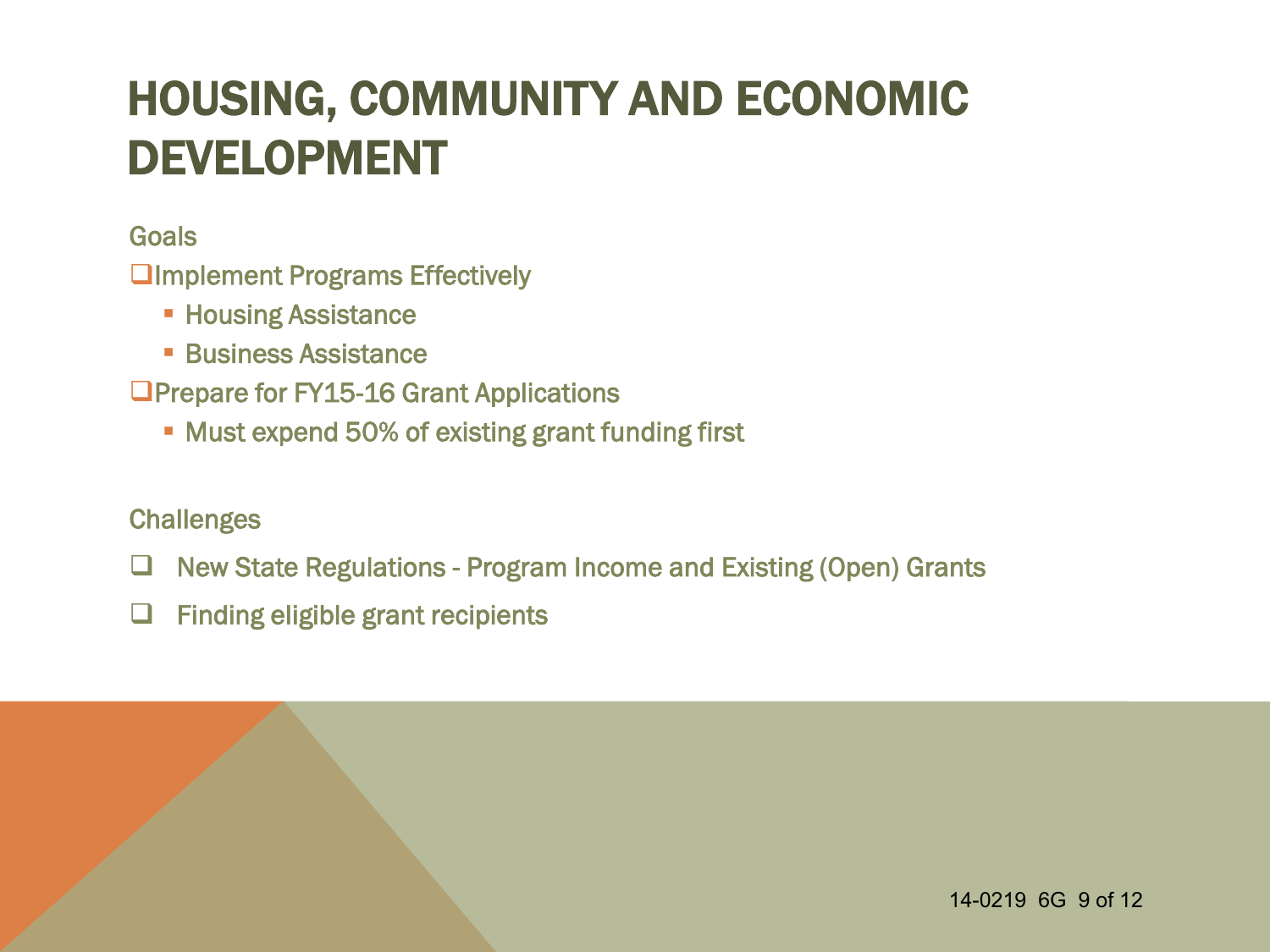### PARKS AND TRAIL DIVISION PROGRAMS

- □ Rubicon Trail Grant Administration, Sacramento Municipal Utility District projects, and Removal of the Clean Up and Abatement Order
- □ River Program -
- $\Box$  Park Operations facility use, master plans, identifying new facilities, etc.
- $\Box$  Sacramento Placerville Transportation Corridor (SPTC) Master plan, facility use, Mitigation and Monitoring Plan implementation, etc.
- $\Box$  El Dorado Trail facility use, maintenance, and Mitigation and Monitoring Plan implementation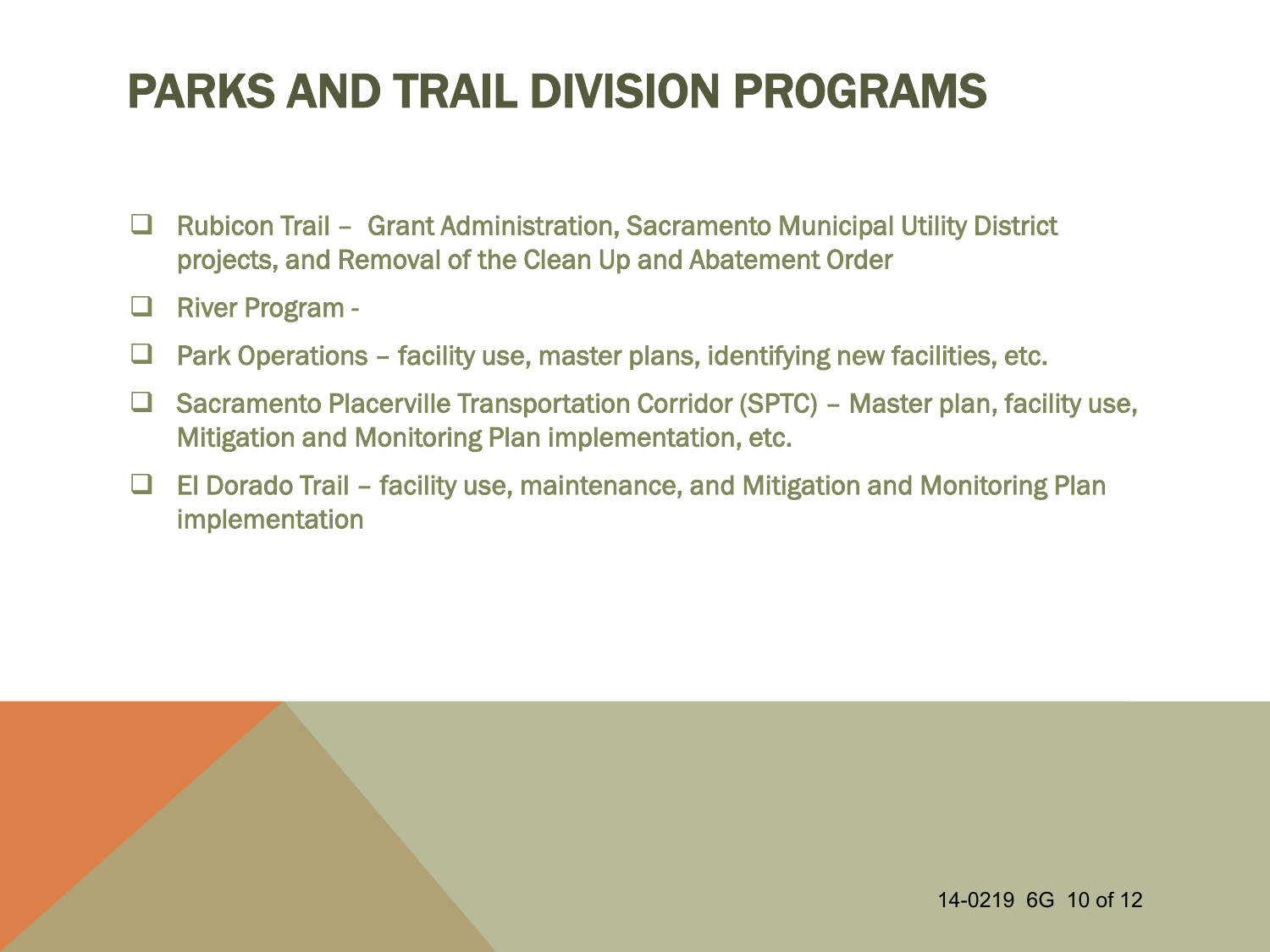### PARKS AND TRAIL DIVISION GOALS

- **□ Clean Up and Abatement Order Removed for Rubicon Trail**
- $\Box$  River Master Plan Update
- □ South Lake Tahoe Master Plan
- **□** Master Plan Implementation:
	- South Lake Tahoe;
	- **Henningsen Lotus Park;**
	- **El Dorado Trail;**
	- Sacramento Placerville Transportation Corridor;
	- County Parks Master Plan; and
	- County Trail Master Plan

**□ Seek grant funds for Parks, Trails, and River programs**